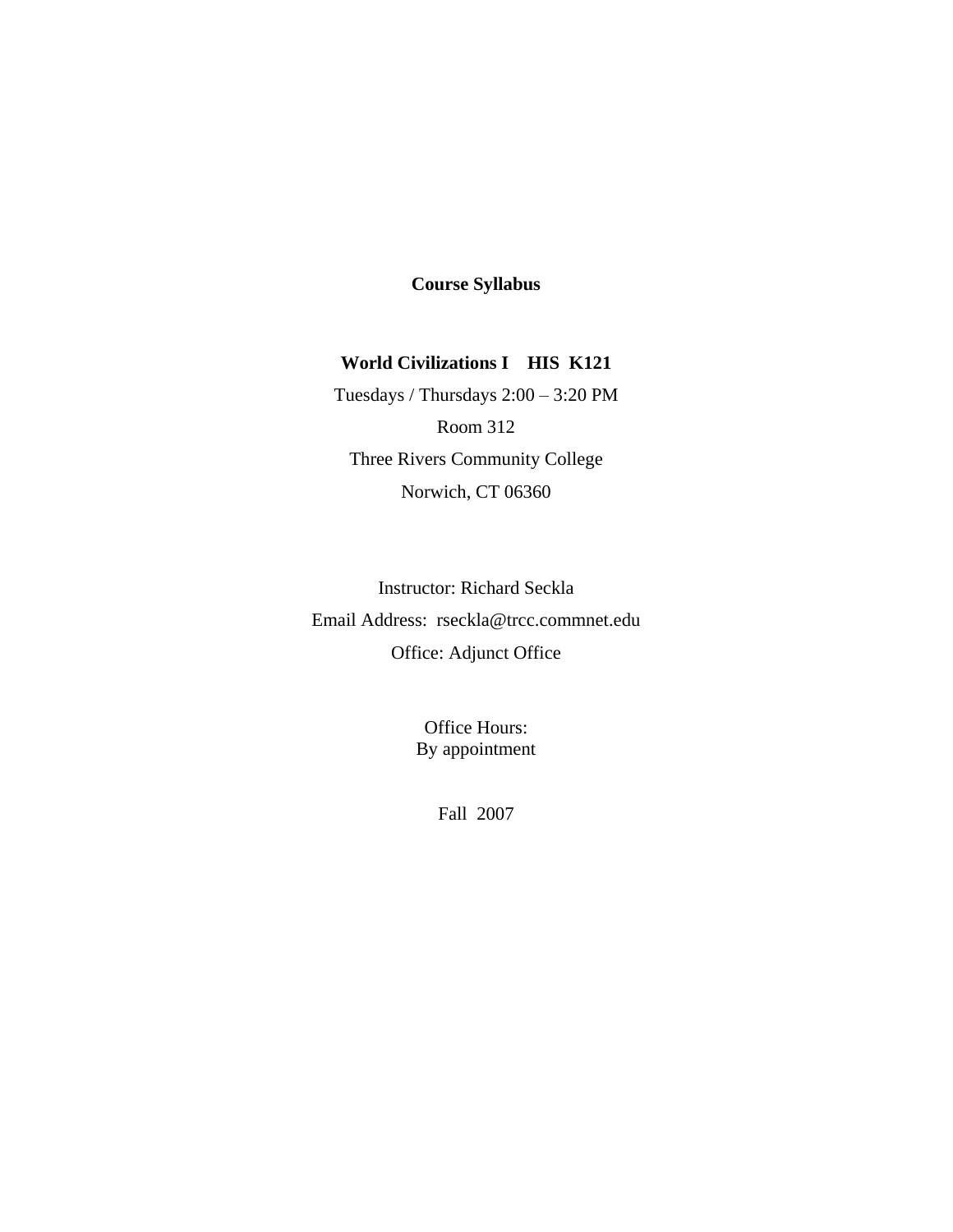#### **Course Description**:

This course is a survey of the evolution of world societies from prehistory to around 1500, with emphasis given to the following: technological developments; the formation of societies and religions; the development of intellectual currents; the formation of empires, and the overall political, social, and economic framework that existed in these societies during this period. The course will particularly focus on the issues that still have an immediate relevancy on the modern world.

#### **Course Objectives:**

The overall purpose of this course is to help students gain a solid foundation in understanding the evolution of ancient and medieval societies. A secondary, yet equally important, goal is the development of a methodology in order to examine evidence in order to convey information in a clear and concise manner (this is more commonly known as critical thinking). Finally, I want students to be active participants in the course and in class discussions. I encourage you to ask questions and take the initiative to delve deeper into topics. Learning is a two-way process and I can learn as much from you as you can from me; I look for students to be enthusiastically engaged with the subject matter.

#### **Required Text:**

Bentley, Jerry and Herbert Ziegler. *Traditions and Encounters: A Global Perspective on the Past, Volume I: From The Beginning to 1500*. Third Edition, 2006.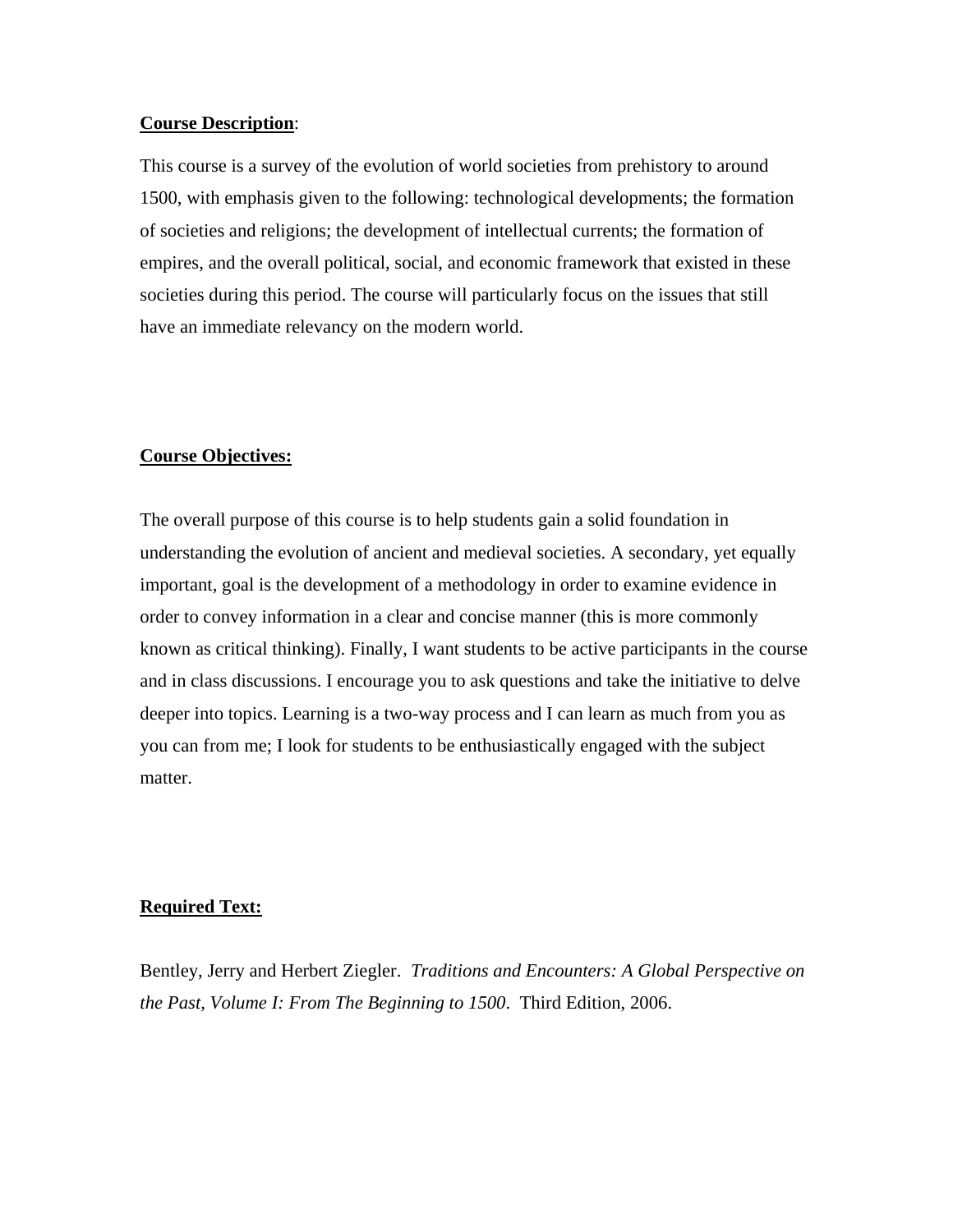# **Class Schedule:**

| Week                 | <b>Class Content</b>            | <b>Text Reading</b> |
|----------------------|---------------------------------|---------------------|
| Week 1               | Introduction                    |                     |
| <b>August 28, 30</b> | <b>Before History</b>           | Chapter 1           |
| Week 2               | Early Societies in              | Chapter 2           |
| September 4, 6       | Southwest Asia                  |                     |
|                      | Early African Societies and     | Chapter 3           |
|                      | the Bantu Migrations            |                     |
| Week 3               | Early Societies in South        | Chapter 4           |
| September 11,13      | Asia                            | Chapter 5           |
|                      | Early Societies in East Asia    |                     |
| Week 4               | Early Societies in the          | Chapter 6           |
| September 18, 20     | Americas and Oceania            |                     |
|                      | Exam #1 $9/20$                  |                     |
| Week 5               | The Empires of Persia           | Chapter 7           |
| September 25, 27     | The Unification of China        | Chapter 8           |
| Week 6               | State, Society, and the         | Chapter 9           |
| October 2, 4         | Quest for Salvation in India    |                     |
|                      | Mediterranean Society: The      | Chapter 10          |
|                      | <b>Greek Phase</b>              |                     |
| Week 7               | Mediterranean Society: The      | Chapter 11          |
| October 9, 11        | <b>Roman Phase</b>              |                     |
|                      | <b>Paper Proposal Due 10/11</b> |                     |
| Week 8               | <b>Cross-Cultural Exchanges</b> | Chapter 12          |
| October 16, 18       | on the Silk Roads               |                     |
|                      | Exam $# 2 - 10/18$              |                     |
| Week 9               | The Commonwealth of             | Chapter 13          |
| October 23, 25       | <b>Byzantium</b>                |                     |
|                      | The Expansive Realm of          | Chapter 14          |
|                      | Islam                           |                     |
|                      |                                 |                     |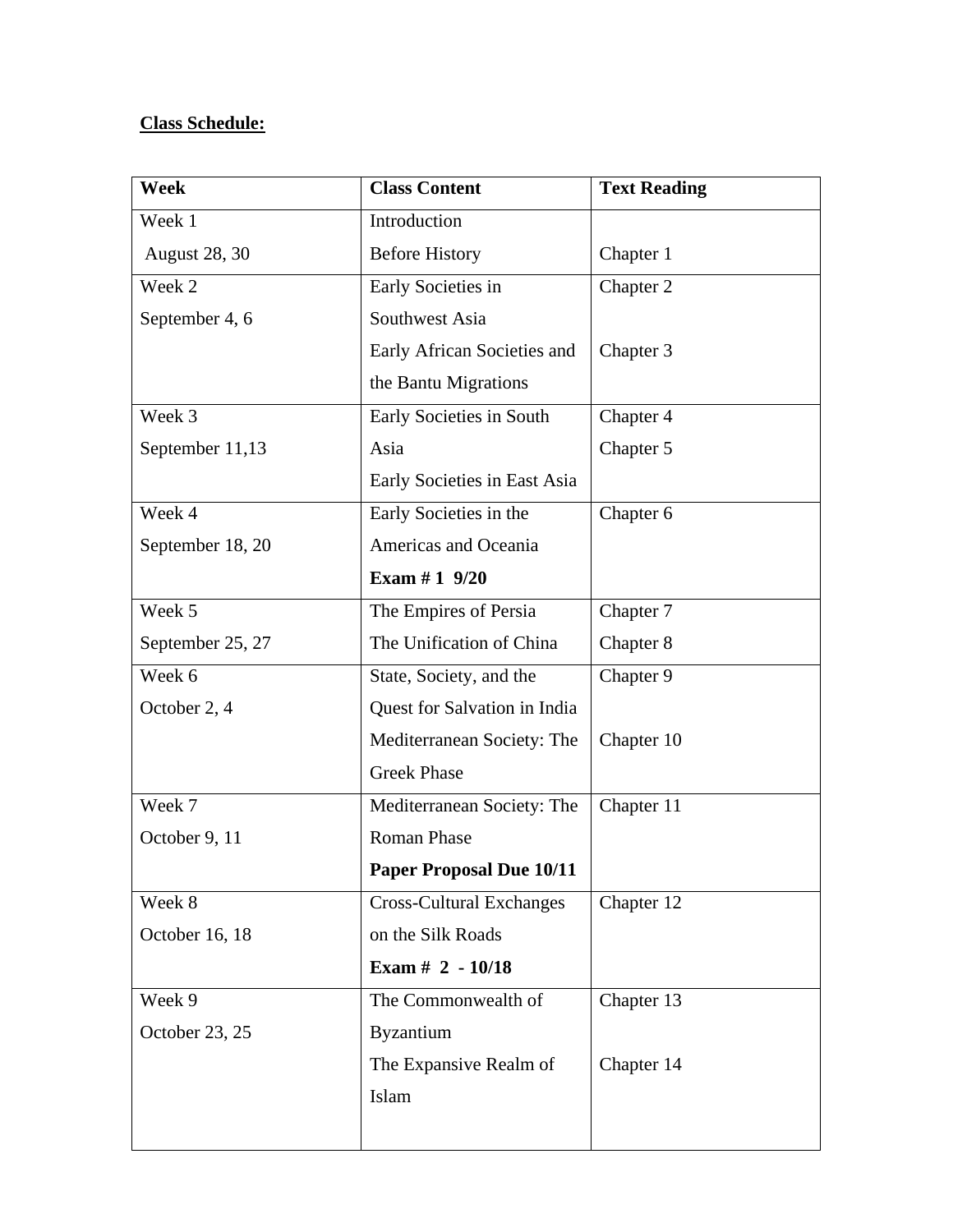| Week 10                      | The Resurgence of Empire      | Chapter 15 |
|------------------------------|-------------------------------|------------|
| October 30, November 1       | in East Asia                  |            |
|                              | India and the Indian Ocean    | Chapter 16 |
|                              | <b>Basin</b>                  |            |
| Week 11                      | The Foundation of Christian   | Chapter 17 |
| November 6, 8                | Society in Western Europe     |            |
|                              |                               |            |
| Week 12                      | Exam # 3 $11/13$              |            |
| November 13, 15              | Nomadic Empires and           | Chapter 18 |
|                              | Eurasian Integration          |            |
| Week 13                      |                               |            |
| <b>Thanksgiving No Class</b> |                               |            |
| Week 14                      | States and Societies in Sub-  | Chapter 19 |
| November 27, 29              | Saharan Africa                |            |
|                              | Western Europe During the     | Chapter 20 |
|                              | High Middle ages              |            |
| Week 15                      | Worlds Apart: The             | Chapter 21 |
| December 4, 6                | Americas and Oceania          |            |
|                              | <b>Reaching Out: Cross-</b>   | Chapter 22 |
|                              | <b>Cultural Interactions</b>  |            |
|                              | <b>Research Papersor Book</b> |            |
|                              | <b>Reviews Due 12/6</b>       |            |
| Week 16                      | Final Exam #4                 |            |
| December 11                  |                               |            |

# **Method of Evaluation:**

This course will focus heavily on reading, writing, and research, and the assignments will be reflective of that.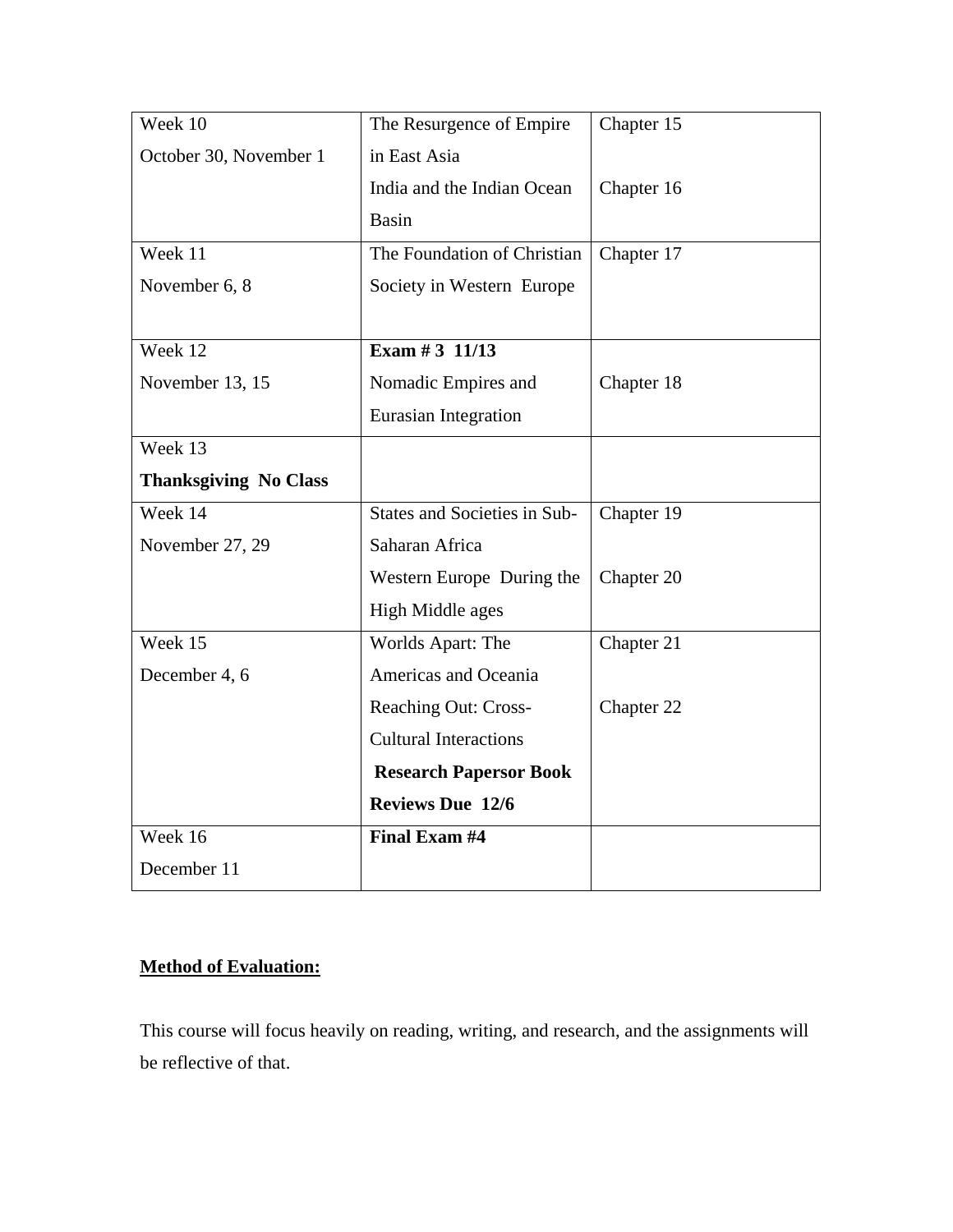**Exams**-Roughly at the end of the four units of material, an in-class exam will be given that will test your critical thinking skills. The exams will consist of identification questions, multiple choice, matching, and essays. Each exam will be worth 15% of your grade for an overall total of 60%.

**Classroom Participation and Preparation** – This consists of how much your presence in the class enriches the learning environment. Are you involved in discussions about readings and material? Do you ask questions in order to get a deeper understanding of the subject matter? This component is worth 10% of your final grade.

**Option # 1 Research Paper** – By the end of the semester, you will be required to complete a 10-12 page research paper about an important topic, person or event covered during this course. The topic of the paper will be of your choosing, however, all topics need to be approved by me first. Start thinking about this early in the semester! In order to keep you on track, I will require that a proposal with bibliography for your paper be submitted for approval no later than the  $7<sup>th</sup>$  week of class-October 11. Your bibliography should have a minimum of 6 sources. The research paper will be due on the last day of class, December 6. This component will be worth 30% of your final grade (5% for the proposal and 25% for the paper).

**Option #2 Comparative Book Review** – Pick a person of interest, within the bounds of the course, and read two biographies of that person (at least 150 pages each). After reading each biography, write a critical review of the two books in which you evaluate each book and, also, compare and contrast the two books.

These are to be CRITICAL book reviews, meaning that you will need to analyze each book carefully and then weigh them against each other. Among the questions you should consider are:

*Why did the author of each book choose to write a biography of this person? What was the purpose of each book? Does the author state a purpose? What are the main arguments of each book?*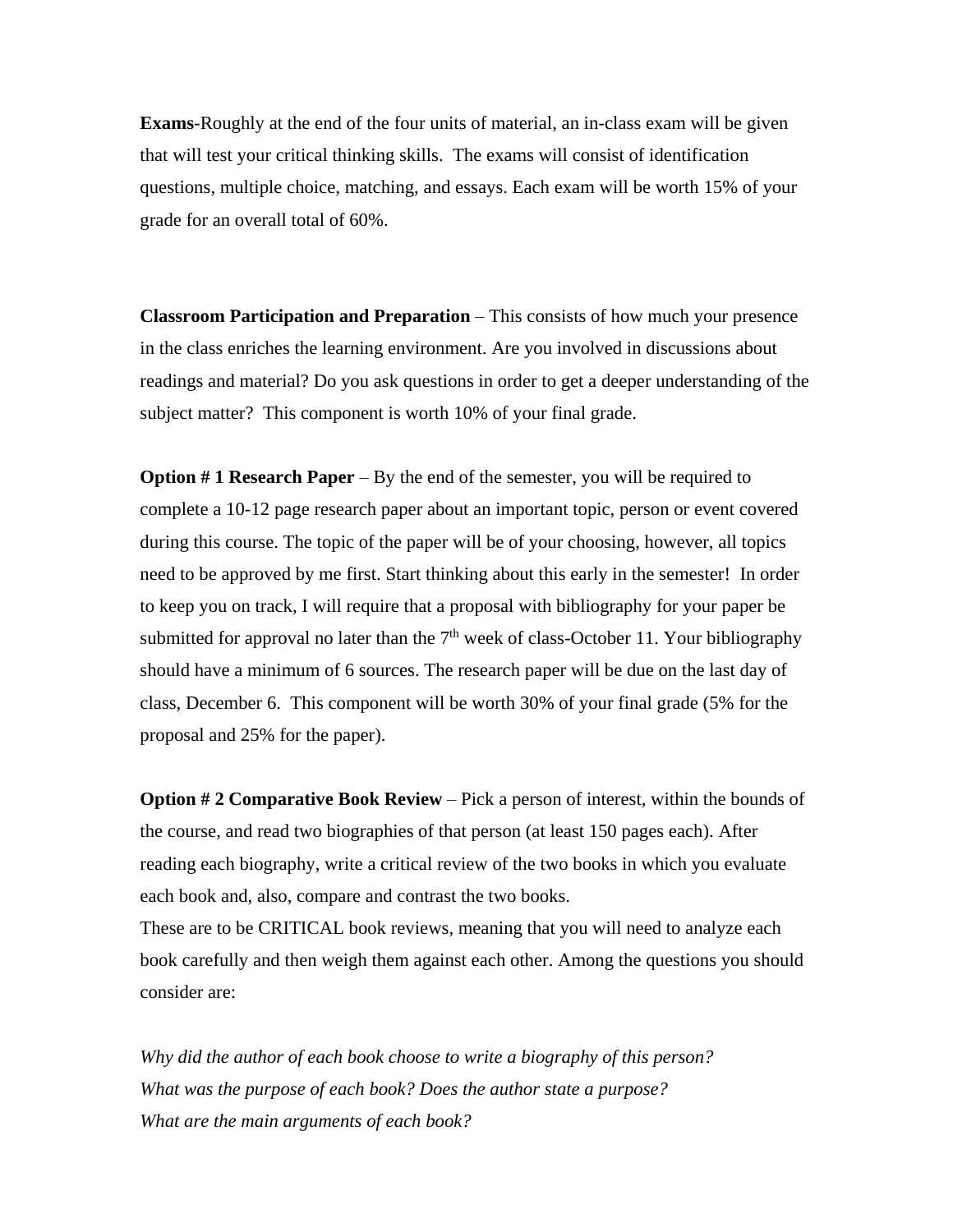*What is the thesis?*

*Would you characterize each biography as sympathetic to the subject or critical? Are you convinced by the arguments/thesis of each author? What are the strengths and weaknesses of each book? Can you discern a bias in the author's work? Which author does a better job of explaining the life of the subject? How do the author's arguments compare? Does it seem that the authors are purposely seeking to undermine the argument of the other?*

*If one of the biographies is written many years before the other, can you identify how historical events have shaped/changed the interpretation of the subject's life as reflected in the other biography?*

These are just some of the questions to consider in your papers. The bottom line is that you are expected to engage the materials and ask why each author presents the life of the subject the way they do. All authors have an agenda. It is your job to discern it. The comparative review should be 8-10 pages. The subject for the biography will be of your choosing, however, all topics need to be approved by me first. Start thinking about this early in the program! In order to keep you on track, I will require that a proposal with bibliography (2 sources) for your paper be submitted for approval no later than the  $7<sup>th</sup>$  week of class-October 11. The book review paper will be due on the last day of class, December 6. This component will be worth 30% of your final grade (5% for the proposal and 25% for the paper).

All assigned papers must be typed and double- spaced. Use a 12- point font, preferably Times New Roman. Citations are to be in MLA format. If you have any trouble with writing, I urge you to visit the writing center in room 106 at Mohegan and TASC at the library at both campuses. They are resources that you should use. Furthermore, the following web site will help answer many, if not all of your questions on writing: [http://www.trcc.comnet.edu/Ed\\_Resources/writing\\_center/](http://www.trcc.comnet.edu/Ed_Resources/writing_center/)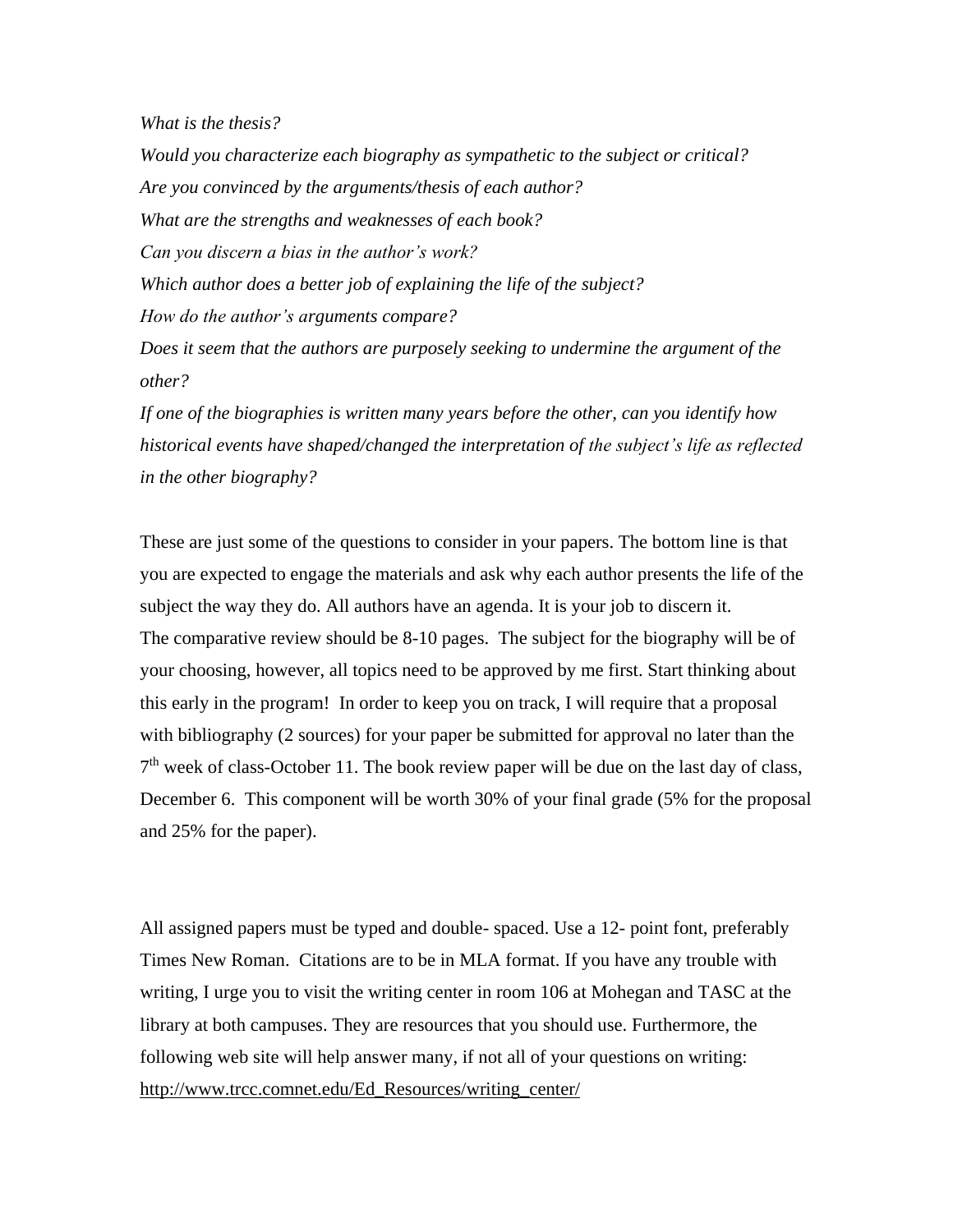A note on sources: There is, of course, a great deal of information on the internet, some good and some not. The internet is a good tool for tracking down books, publications, and articles in scholarly journals. It is NOT an acceptable source for the material in your papers. I want you to be reading books and articles written by reputable historians, not something posted on a website like Wikipedia. Your bibliographies and papers are to reflect this. Do not quote from websites; do not include websites in your list of sources. I will lower the grade of your paper by a letter grade if I see a citation for a website.

**Clarification**: this does not, of course, apply to academic databases located on the web and accessible through our library. Examples would include peer-reviewed articles from academic journals such as JSTOR or EBSCO.

Use your own words and thoughts in your papers. I can get a pretty good feel for your command of the English language by reading your tests so, it is relatively easy to detect if a student has 'cut and pasted' a block of text from a website into a paper. Without citation, this is plagiarism and will result in an F for the paper and, possibly, for the course.

#### **Helpful Sources For Writing History Papers**

Mathews-Lamb, Sandra K. *Everything You Need To Know About Your History Course*. Longman, New York,2000.

Marius, Richard and Melvin E. Page. *A Short Guide To Writing About History*. Longman, New York, 2001.

Rampolla, Mary Lynn. *A Pocket Guide To Writing In History*. 5th Ed. Bedford/ St. Martin's, Boston, 2007.

#### **Grading System:**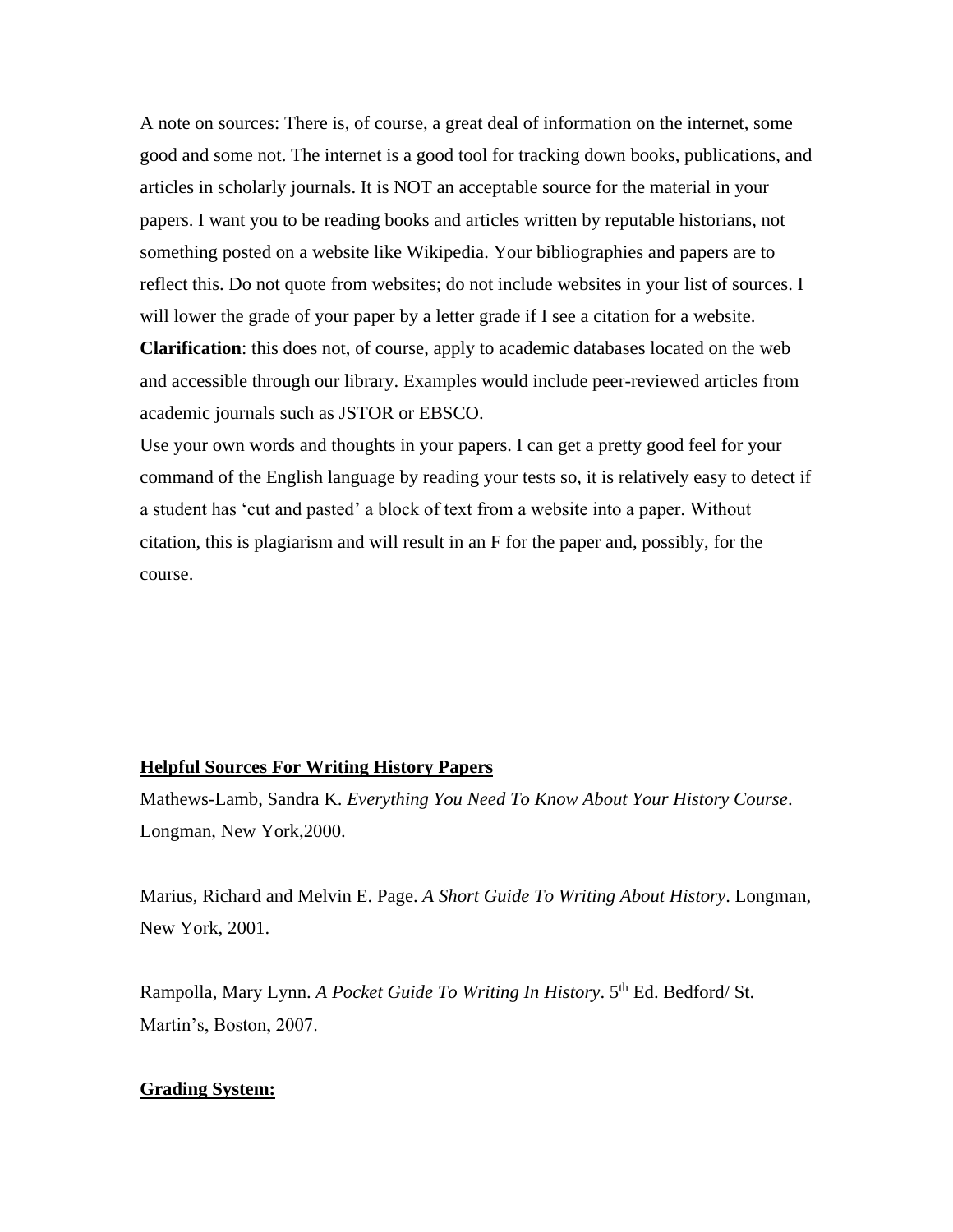| $A = 94-100$    | $C = 74-77$    |
|-----------------|----------------|
| $A = 90-93$     | $C = 70-73$    |
| $B+=88-89$      | $D+=68-69$     |
| $B = 84-87$     | $D = 64-67$    |
| $B - 80-83$     | $D = 60-63$    |
| $C_{+} = 78-79$ | $F =$ Below 60 |

### **Late Assignments/Make-Up Exams:**

If papers are not turned in on the due date, your grade will be lowered for each day in which it is not turned in. Late papers must be emailed.

A first missed exam must be made up prior to the **following class**. Since I am here on Tuesdays and Thursdays, that means that a missed exam must be made up on one of these days prior to class. It is your responsibility to contact me and make arrangements. A second missed exam will be penalized severely.

#### **Attendance**:

Regular attendance is essential for success in the course and is expected. Within the College's guidelines and with permission, occasional absences for compelling reasons will be granted. I take attendance at the beginning of each class, and it goes without saying that habitual absences or lateness will negatively affect your individual contribution grade.

### **College Withdrawal Policy:**

A student who finds it necessary to discontinue a course MUST complete a withdrawal form obtained from the Registrar's Office. Students may withdraw from class anytime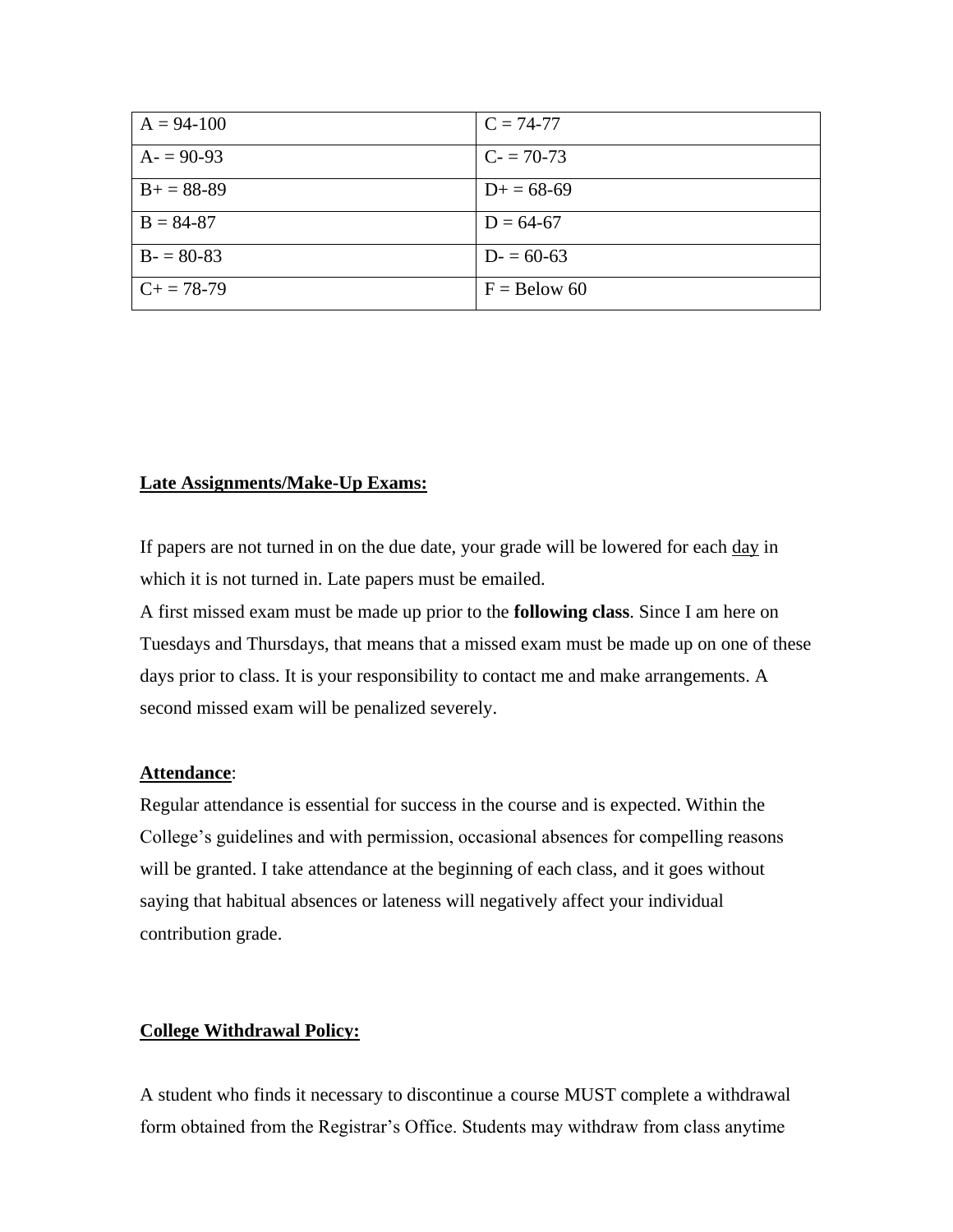during the first ten weeks of the semester without being in good standing or obtaining prior permission of the instructor. After that period, a student wishing to withdraw must obtain written authorization of the instructor to receive a "W" grade for the course. Students who fail to properly withdraw and cease coming to class, will be assigned an "F" for the course. Eligibility for refund of tuition is based upon date of withdrawal when received by the registrar. Verbal withdrawals will not be accepted.

#### **Learning Disabilities Statement:**

If you are a student with a disability and believe you will need accommodations for this class, it is your responsibility to contact the Disabilities Counseling Services at 383-5240. To avoid any delay in the receipt of accommodations, you should contact the counselor as soon as possible. Please note that I cannot provide accommodations based upon disability until I have received an accommodation letter from the Disabilities Counselor. Your cooperation is appreciated.

#### **Cell Phones / Pagers**:

Students are notified that cellular phones and beepers are allowed in class or in the Learning Resource Center only if they turned off or in the silent mode. Under no circumstances are phones to be answered in class. When there are extenuating circumstances that require that a student be available by phone or beeper, the student should speak to the instructor prior to class, so that together they can arrive at an agreement.

#### **Academic Dishonesty:**

Plagiarism in any form is a major breach of academic standards. Any form of cheating or plagiarism will be reported to the college immediately and may result in an "F" for the assignment or an "F" for the entire course. Remember, you can cite other sources or use quotations from other writers in your papers as long as you use the proper citation – in other words, a footnote.